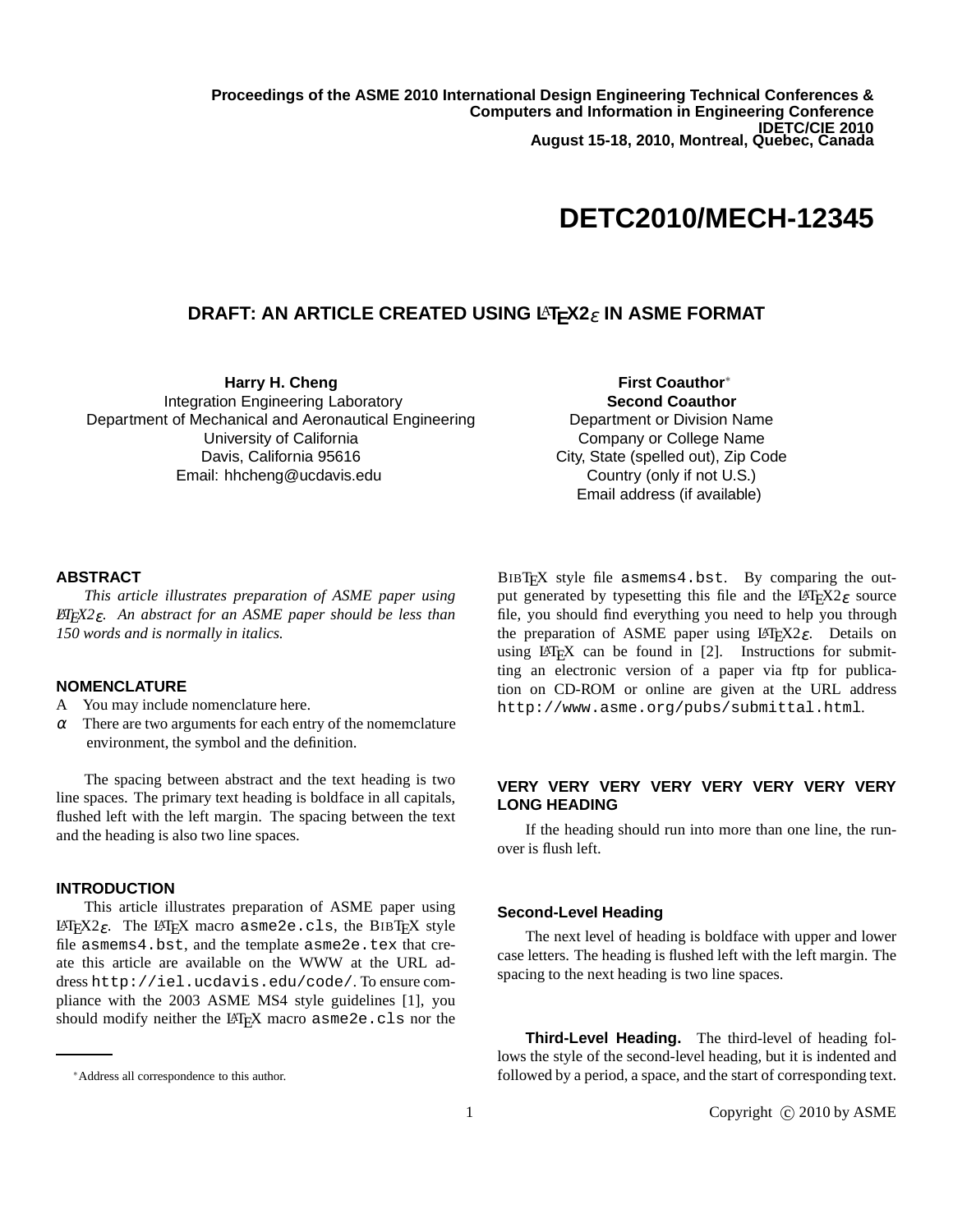

**FIGURE 1**. THE FIGURE CAPTION USES CAPITAL LETTERS.

#### **PAPER NUMBER**

ASME assigns each accepted paper with a unique number. Replace **DETC98/DAC-1234** in the input file preamble (the location will be obvious) with the paper number supplied to you by ASME for your paper.

## **USE OF SI UNITS**

An ASME paper should use SI units. When preference is given to SI units, the U.S. customary units may be given in parentheses or omitted. When U.S. customary units are given preference, the SI equivalent *shall* be provided in parentheses or in a supplementary table.

#### **MATHEMATICS**

Equations should be numbered consecutively beginning with (1) to the end of the paper, including any appendices. The number should be enclosed in parentheses and set flush right in the column on the same line as the equation. An extra line of space should be left above and below a displayed equation or formula. LATEX can automatically keep track of equation numbers in the paper and format almost any equation imaginable. An example is shown in Eqn. (1). The number of a referenced equation in the text should be preceded by Eqn. unless the reference starts a sentence in which case Eqn. should be expanded to Equation.

$$
f(t) = \int_{0_{+}}^{t} F(t)dt + \frac{dg(t)}{dt}
$$
 (1)

## **FIGURES AND TABLES**

All figures should be positioned at the top of the page where possible. All figures should be numbered consecutively and captioned; the caption uses all capital letters, and centered under the figure as shown in Fig. 1. All text within the figure should be no smaller than 7 pt. There should be a minimum two line spaces between figures and text. The number of a referenced figure or table in the text should be preceded by Fig. or Tab. respectively unless the reference starts a sentence in which case Fig. or Tab. should be expanded to Figure or Table.

All tables should be numbered consecutively and captioned; the caption should use all capital letters, and centered above the table as shown in Table 1. The body of the table should be no

**TABLE 1**. THE TABLE CAPTION USES CAPITAL LETTERS, TOO.

| Example Time Cost |      |         |
|-------------------|------|---------|
|                   | 12.5 | \$1,000 |
| $\mathcal{P}$     | 24   | \$2,000 |

smaller than 7 pt. There should be a minimum two line spaces between tables and text.

## **FOOTNOTES**<sup>1</sup>

Footnotes are referenced with superscript numerals and are numbered consecutively from 1 to the end of the paper<sup>2</sup>. Footnotes should appear at the bottom of the column in which they are referenced.

#### **CITING REFERENCES**

The ASME reference format is defined in the authors kit provided by the ASME. The format is:

*Text Citation*. Within the text, references should be cited in numerical order according to their order of appearance. The numbered reference citation should be enclosed in brackets.

The references must appear in the paper in the order that they were cited. In addition, multiple citations (3 or more in the same brackets) must appear as a " [1-3]". A complete definition of the ASME reference format can be found in the ASME manual [1].

The bibliography style required by the ASME is unsorted with entries appearing in the order in which the citations appear. If that were the only specification, the standard BIBTEX unsrt bibliography style could be used. Unfortunately, the bibliography style required by the ASME has additional requirements (last name followed by first name, periodical volume in boldface, periodical number inside parentheses, etc.) that are not part of the unsrt style. Therefore, to get ASME bibliography formatting, you must use the asmems4.bst bibliography style file with BIBTEX. This file is not part of the standard BibTeX distribution so you'll need to place the file someplace where LaTeX can find it (one possibility is in the same location as the file being typeset).

With LATEX/BIBTEX, LATEX uses the citation format set by the class file and writes the citation information into the .aux file

<sup>&</sup>lt;sup>1</sup>Examine the input file, asme2e.tex, to see how a footnote is given in a head. <sup>2</sup>Avoid footnotes if at all possible.